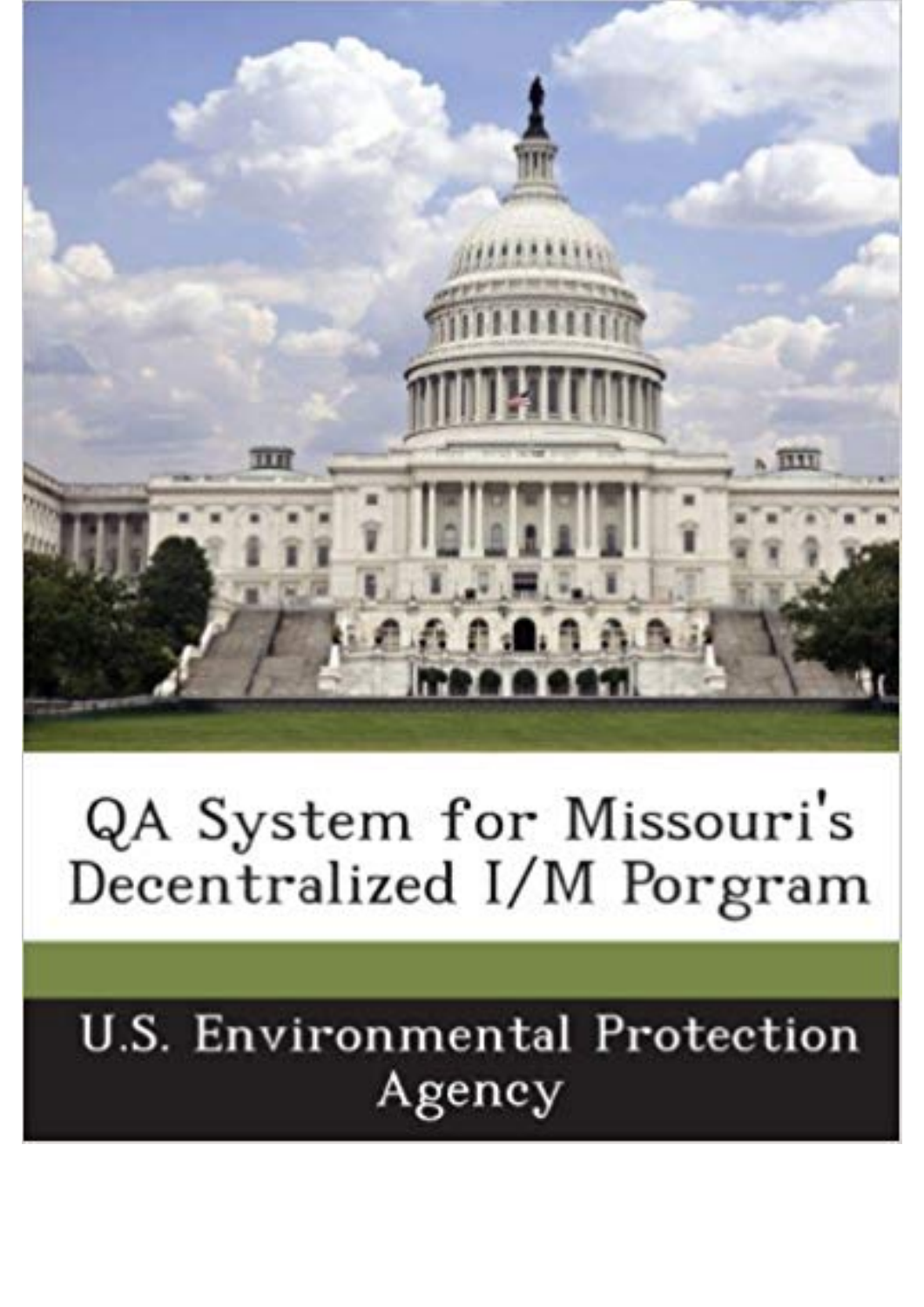*U. S. Environmental Protection Agency*

## **Qa System for Missouri's Decentralized I/M Porgram**

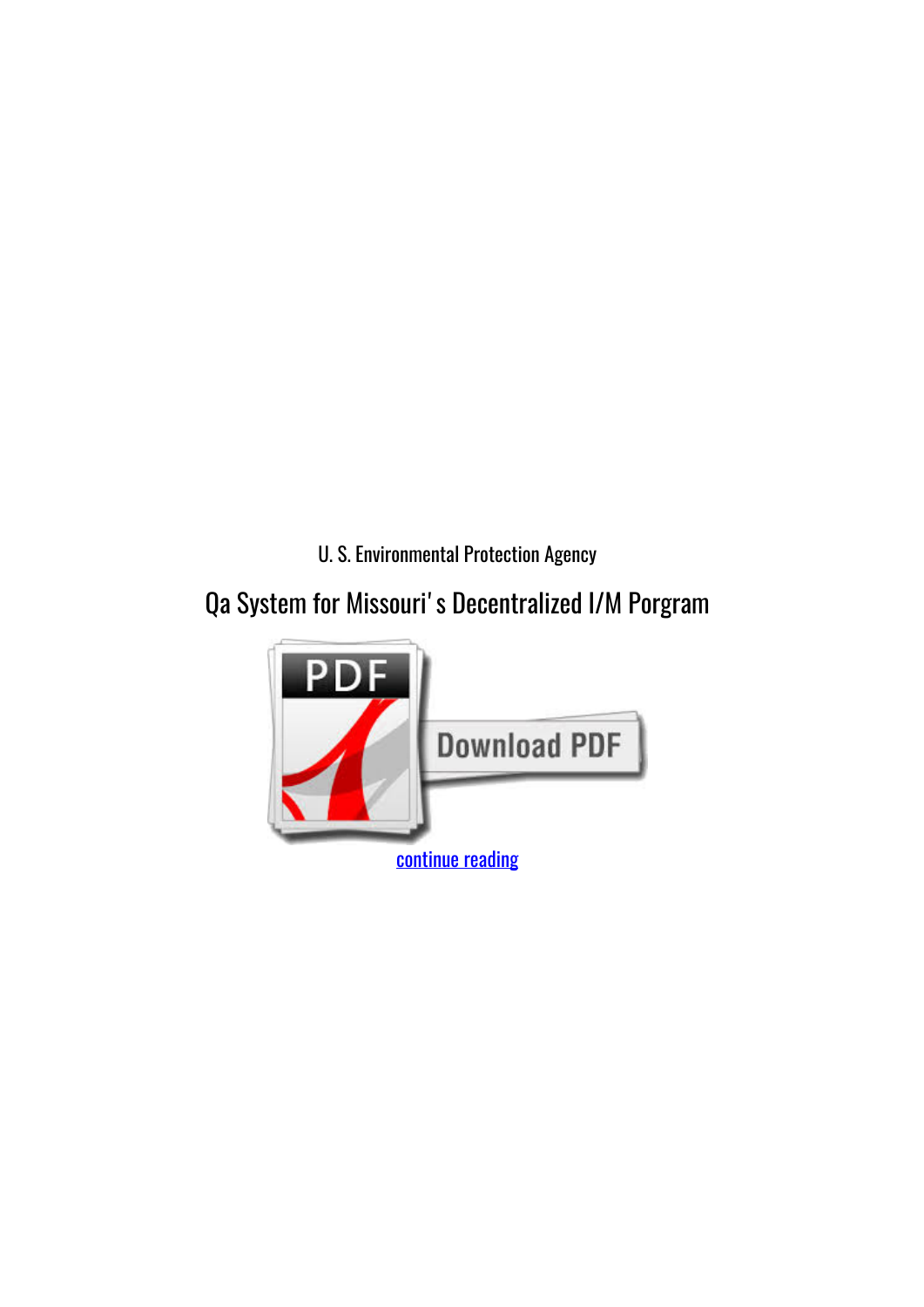The U. This collection of publications ranges from historic documents to reviews released in the brand new millennium, and features functions like: Bicycle for an improved Environment, Health Ramifications of Raising Sulfur Oxides Emissions Draft, and Women and Environmental Wellness. Environmental Protection Agency (EPA) was introduced on December 2, 1970 by President Richard Nixon. The agency is charged with protecting human health and the environment, by composing and enforcing regulations based on laws and regulations exceeded by Congress. These publications outline new guidelines, detail issues with enforcing laws, document the need for new legislation, and describe brand-new tactics to use to solve these issues. The EPA's battle to protect health and the environment sometimes appears through each of its official publications.S.



[continue reading](http://bit.ly/2Tge8Fv)